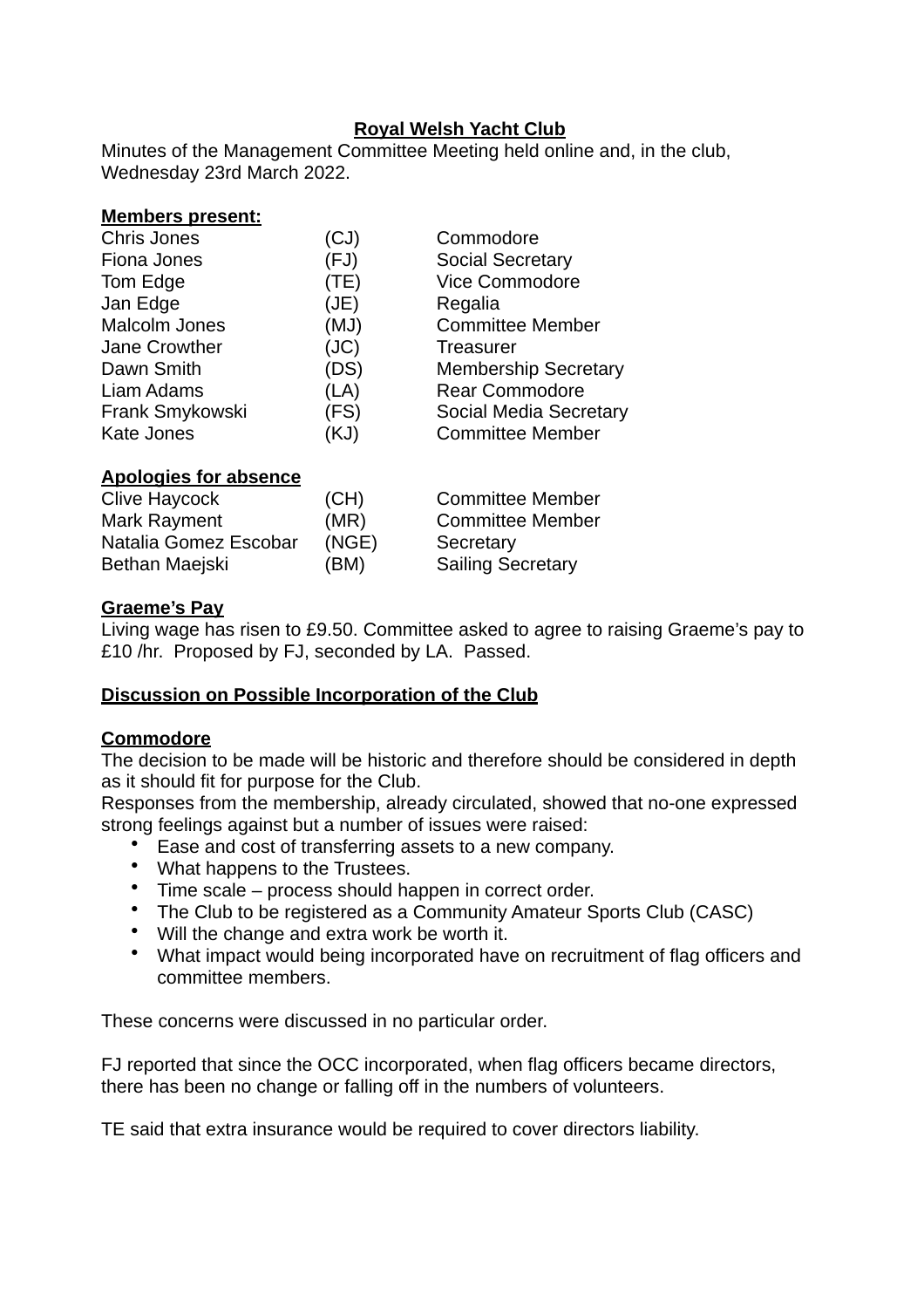MJ felt it would have a detrimental effect on getting officers to be directors as he had asked a couple of past commodores whether they would have taken the role of director and they said they didn't want the extra responsibility.

What is the difference between the responsibility now and that of directors in an incorporated Club?

DS asked how many directors would be required. Flag officers deal with day to day running of the Club, directors looking after the interests of the Club.

FJ In the OCC the flag officers are the Board of Directors, they and the rest of the committee deal with the running of the Club. There should be no 2 tier system.

CJ At present the Club is all about members and it is our job to run the Club on behalf of the members, ensuring there is a viable Club to hand on.

KJ agreed that there should be a combined Board of directors and committee members, what is the minimum number of directors?

TE suggested the flag officers and secretaries should become directors, 7 or 8 to be a manageable number but we must avoid having a separate set of directors above the flag officers. Directors only convene separately if there is a major decision to be made, otherwise the full management committee convenes in the running of the Club.

FS concerns:

- That the directors should act in best interests/faith of the company
- Some people would not like the added responsibility as the law can be broken by omission, safeguards would be necessary.
- The long term future of the Club ensure that as a not for profit organisation, it could not be taken over to become profit making, therefore a system of checks and balances was needed.

CJ This was already taken into account in Conflict of Interest and would be dealt with in the Articles with respect to discipline of errant directors.

KJ The Club is a specific type of non profit making organisation, which can't be sold to make profit. This is written into the Constitution.

TE There would be checks and balances in that HMRC and Companies House require us to submit accounts every year, therefore we would have documents to demonstrate that we are not taking profits out. To change the structure would require a Memorandum of Agreement and Byelaws which must be adhered to.

FJ Feels that she has more protection as a Director of OCC, she felt more comfortable and reassured taking decisions for the OCC than as a member of RWYC.

MJ pointed out that if there was a "catastrophic event" resulting in a claim against the Club, it would be the members who will all be liable for paying, should we be seeking a more "robust" insurance policy.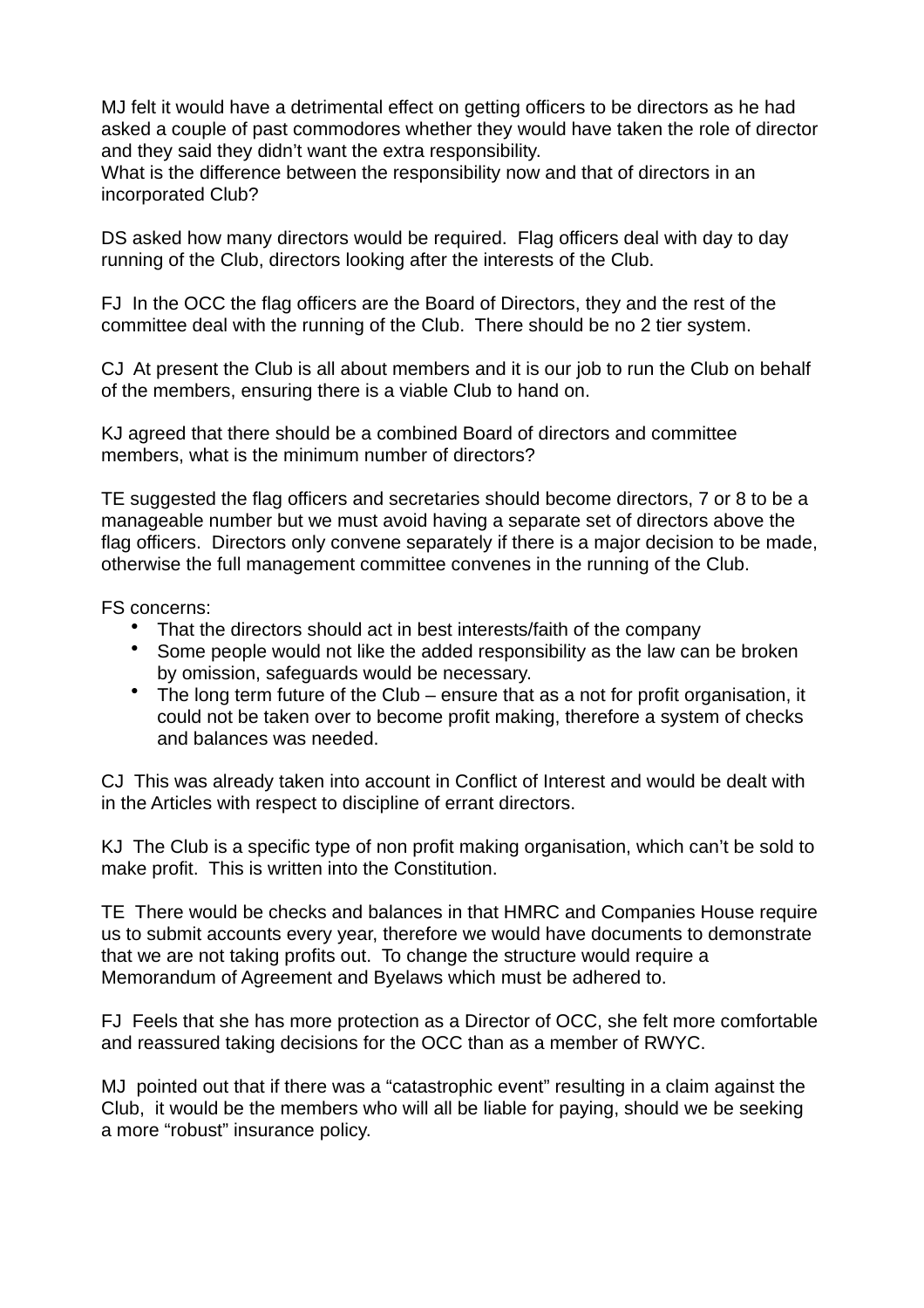LA advised that if the membership are at present all equally culpable for the risk, we should tell them this and once they are aware of the risk maybe they will feel differently about the present situation.

KJ The cheapest and most secure route to mitigating such risk is to go for incorporation as insurance would cost much more, especially if it is to be "robust".

JCE felt that incorporation would protect the membership to ensure no member would have to pay for any "catastrophic event" out of their own pocket.

FJ The reason that OCC became incorporated was because it was a cheaper option to finding suitable insurance.

Some discussion ensued over what would happen if we incorporated:

MJ Bank accounts would have to be closed and reopened in the company name. Standing orders would have to be re-issued which could cause problems.

TE advised that recently the Westerly Owners Association changed bank accounts and asked everyone to pay by standing order. Problems were overcome by informing the membership at monthly intervals until the changeover.

DS pointed out that times change and things can be improved. This could be a good opportunity to tidy things up especially with regard to payment of membership fees by old standing orders, which had not been addressed by certain members.

#### **Straw Poll**

After the lengthy discussions, the Commodore proposed a straw poll to identify where the committee members stood on the question of incorporation, and how we should advance this.

| <b>DS</b>  | At present on the fence, needed more information and suggested a Question<br>and Answer document to make things clearer.                                                                              |
|------------|-------------------------------------------------------------------------------------------------------------------------------------------------------------------------------------------------------|
| <b>MJ</b>  | We need to do something, he feels the way forward is to find insurance to<br>protect everyone in the Club.                                                                                            |
| <b>TE</b>  | Has been a director in the past and sees no problem with being a director.<br>There would be no change to accounting costs except for an extra £50 pa for<br>sending accounts etc to Companies House. |
| <b>JCE</b> | Is for incorporation for the protection it affords all members.                                                                                                                                       |
| <b>FJ</b>  | We should continue exploring all the implications.                                                                                                                                                    |